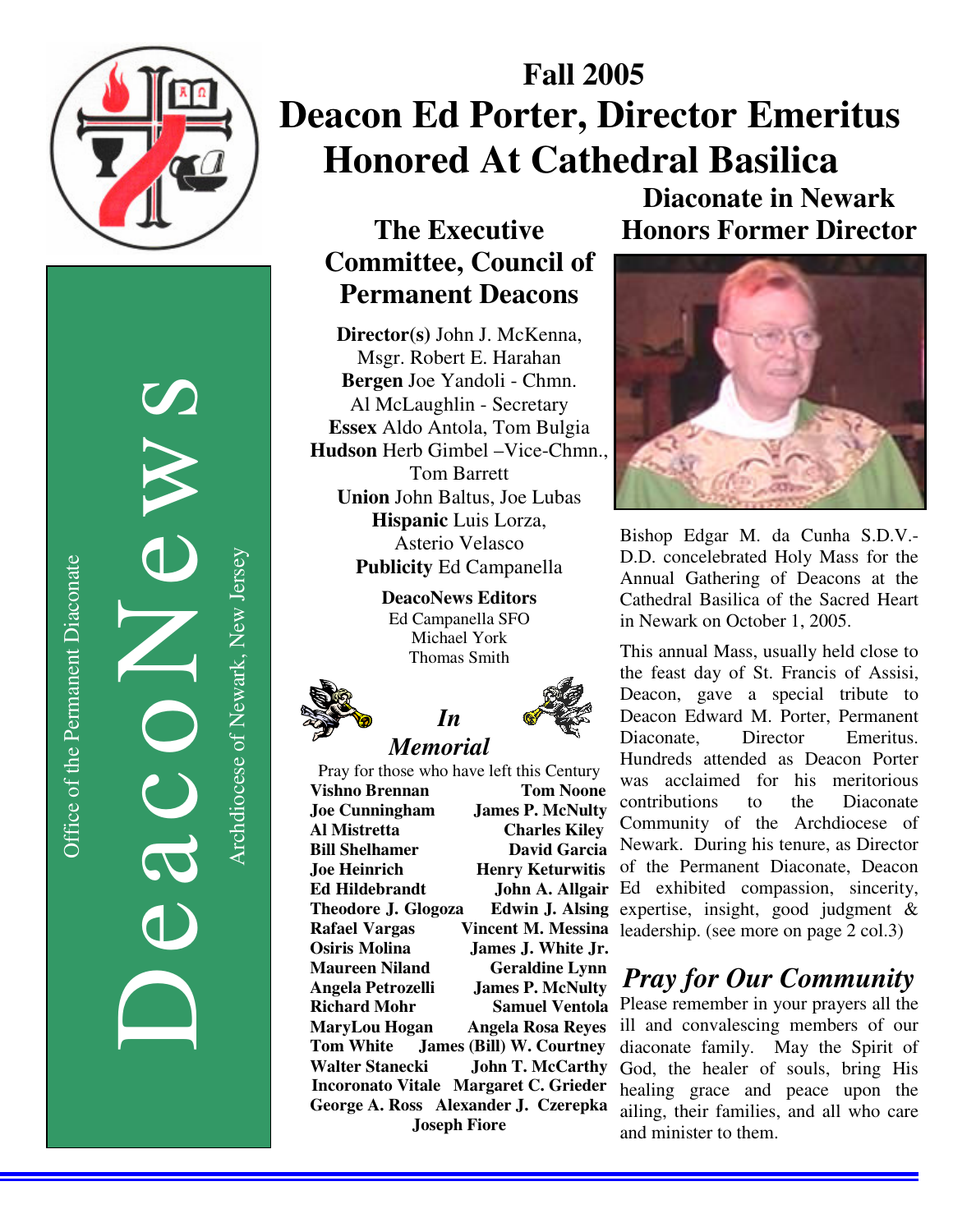#### *Director's Column*



#### **Deacon John McKenna**

Since I was asked to assume the position of Director of Deacon Personnel on July 1, 2005, I have had the privilege and opportunity to speak with many of you concerning the diaconal ministries that you perform. I am amazed at the dedication and generosity of your service to the people of our Archdiocese. I know that this work is a gift of the Holy Spirit.

This past summer, I have been busy soliciting a number of dioceses' requesting information about their diaconal policies and procedures. A few have responded and I am in the process of distilling the information to incorporate into a handbook. Once it has been approved by the Archbishop, my idea is to have our policies and procedures handbook posted on the Archdiocesan Diaconate web site.

The contents of the handbook will include our policies regarding a formal Ministry Agreement, information on Ordination and Assignment, Faculties and procedures for requesting faculties in another diocese, to name a few. I believe that this will be a valuable reference guide for our ministry.

#### *"My Life as a Catholic Deacon"*



Deacon Ed Porter has written and published a new book, "My Life as a Catholic Deacon" which takes a deeply personal look at his first 11 years, of his 17 years, as a Catholic deacon. The book was designed to lend first hand experience to men who are in formation or considering the diaconate. Family, friends, and fellow deacons gave Deacon Ed's book rave reviews, a "must read."

"Any man considering or beginning the diaconate process needs to read this book. Deacon Ed Porter has a unique way of showing you the trials and triumphs of becoming a Deacon and he hopes to inspire you to embark upon or continue this wonderfully rewarding journey serving the public, and the Catholic Church". (web site quote)

The book can be ordered from the web site: http://careersfordeacons.com or from The Porter Publishing Co., Box 326, 765 Mountain Ave, Springfield, NJ 07081. The cost is \$14.98 and \$13.50 for deacons and men in formation

#### *Important*

If you change your e-mail address or wish to have DeacoNews e-mail directed elsewhere please inform us at: edcampy@comcast.net. Remember, when you change your e-mail address there is no forwarding process so don't lose us next time you change e-mail.

*We gathered to honor our brother, advisor, confidant and special friend of the diaconate, Deacon Ed Porter Emeritus* 









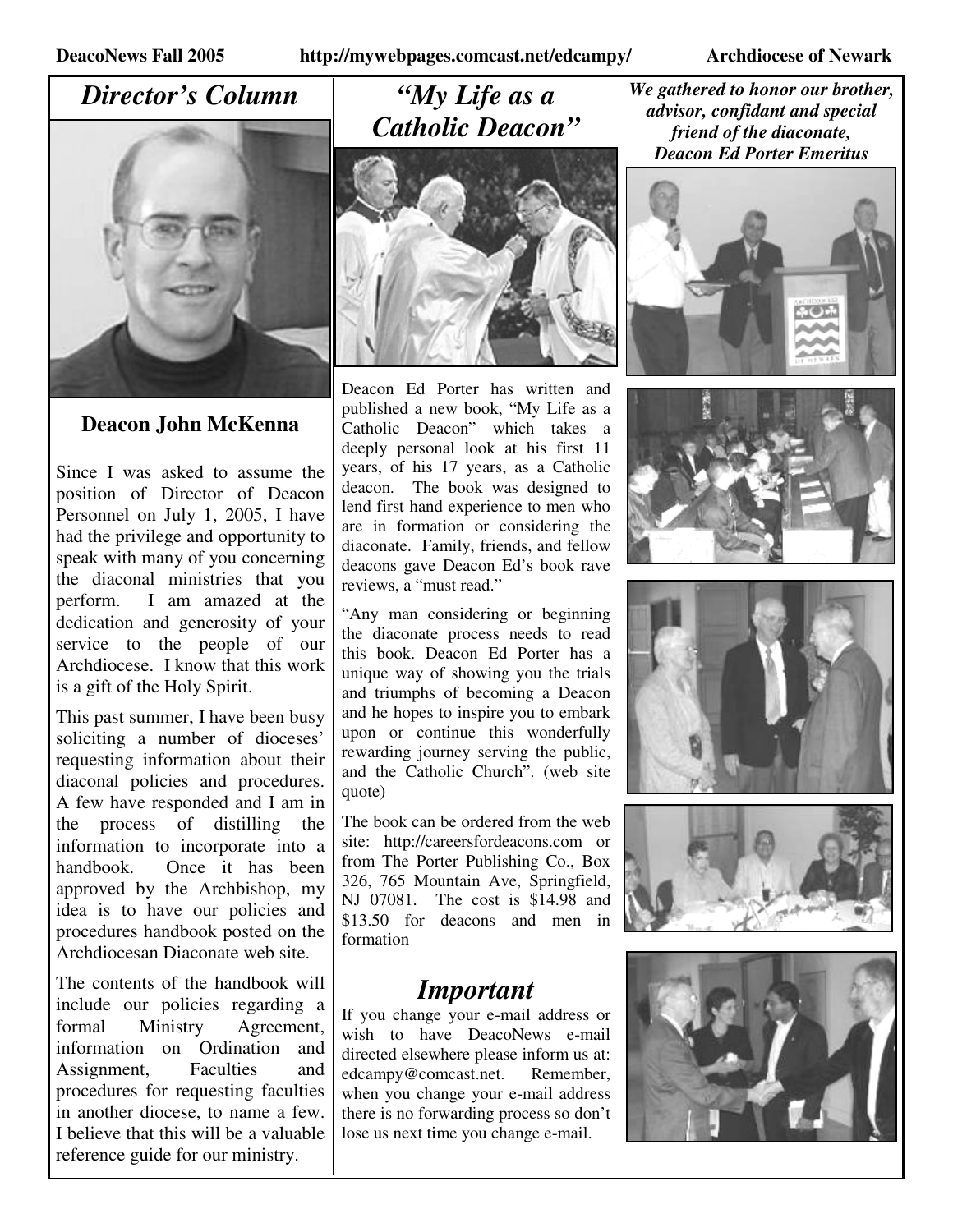*Deacon Spotlight* 



*Deacon Thomas DiBenedictis*  Deacon Thomas H. DeBenedictis, D.P.M. (Doctor of Podiatric Medicine [Podiatric is the branch of medicine that deals with the diagnosis, treatment, and prevention of diseases of the human foot, also called chiropody - from dictionary .com]) was born in 1949 in Christ Hospital, Jersey City, to Anne & Henry DeBenedictis. Tom's Mom was a registered nurse and his Dad was a Hudson County Police Officer. Tom was raised in a loving, supportive Catholic home in Union City and has an older brother Al. His grammar & high school years were spent in Union City.

After graduation from Emerson High School, Tom was accepted as the first male to attend Christ Hospital School of Nursing. After three years of school, Tom graduated and became a registered nurse in 1971. Tom met his wife Linda, who was a student nurse, while he was an orderly at Christ Hospital in 1967. Their relationship grew and they were married in August of 1971 soon after he graduated. During nursing school, Tom was drafted into military service, but because the Army needed Nurses, Tom was permitted to finish nursing school. He was inducted into the Army in 1970 and spent a year as a private first class at Christ Hospital School of Nursing. Upon graduation in June of 1971, Tom was commissioned a second lieutenant. After three

months of basic training in San Antonio, he was assigned as a staff nurse at Walter Reed Army Medical Center in Washington D.C. for a two year tour of duty.

Tom was then accepted into the U.S. Army School of Nurse Anesthesia in October 1972 and was graduated in May of 1974 with a CRNA (Certified Registered Nurse Anesthesia) and reassigned to Walter Reed where he spent five more years on active duty. While at Walter Reed, Linda & Tom were blessed with their first child Elizabeth, born in 1973 who is now married and living in Bayonne and working as a florist. Then in 1976 Diana was born, also at Walter Reed, who is now a probation and parole officer for the State of Delaware and lives in Wilmington, Delaware. After seven years of active duty Tom joined the U.S. Army Reserve and spent another 21 years in the Reserves retiring in 1998 as a Lieutenant Colonel.

When active duty was completed in 1978, he returned to civilian nursing as a nurse anesthetist. In 1979 Tom and a fellow worker, Jack Testa, applied to the New York College of Podiatric Medicine were accepted and graduated in 1984. Tom & Jack received Doctor Degrees in Podiatric Medicine. Tom then spent two years at West Haven Veterans Medical Center in Connecticut to complete surgical training in podiatric surgery. In 1986 Tom and Jack opened a podiatric practice in Union City and continue to practice there with a new younger associate, Dr. Margaret Portela. During the years of podiatric medical school and residencies, Tom and Jack's families lived in a two family house in Union City and supported each other every step of the way. Tom enjoys marathon running and has completed more then thirty five 26 mile marathons including fourteen New York City Marathons. In 2004, Tom and his daughter Elizabeth took a motorcycle safety course and Tom now enjoys driving his Harley

Davidson to the Cathedral each weekend.

This concludes the secular part of Deacon Tom's story and now on to the spiritual chronology. When Tom came back to Union City in 1980 he was attending St Michael's Parish which was administered by the Passionists. In the early 1980's St. Michael's was closed and merged with St. Joseph's in Union City. Deacon Tom Barrett was his first shining example of a Deacon. As time went by Tom D. felt it was time to get more involved in his parish and he did so in a variety of ministries. He found himself being encouraged more and more by Deacon Tom Barrett and the Passionists to pursue the diaconate. Tom D. readily admits that he initially did not comprehend the totality of the diaconate. He was interviewed by Deacon Michael Matthews and was enrolled in the class of 1995. On the third of June 1995 Tom was ordained a Permanent Deacon by Archbishop Theodore E. McCarrick (now Cardinal and Archbishop of Washington DC).

Deacon Tom D's first assignment was with Tom Deacon Barrett and Deacon Ray Wandel at St. Joseph & St. Michael's. In October of 1996, Deacon Matthews asked Tom if he would assist Deacon Ed Porter with wedding preparations at the Cathedral Basilica of the Sacred Heart in Newark. He was assigned on a part time basis and began working at the Cathedral. Tom will always remember his first visit to the Cathedral and how he was so impressed with the beauty and holiness of the building. He feels to be assigned there has been a gift he will never take for granted. Since his initial participation at the Cathedral, under the legendary care and guidance of Deacon Ed Porter, Deacon Tom's appreciation for this aspect of the diaconate ministry increased many fold. Deacon Tom points out that he believes that he and his newly ordained co-workers in the vineyard, Deacons Guy Mier and Michael Keary, can bring "Marriage